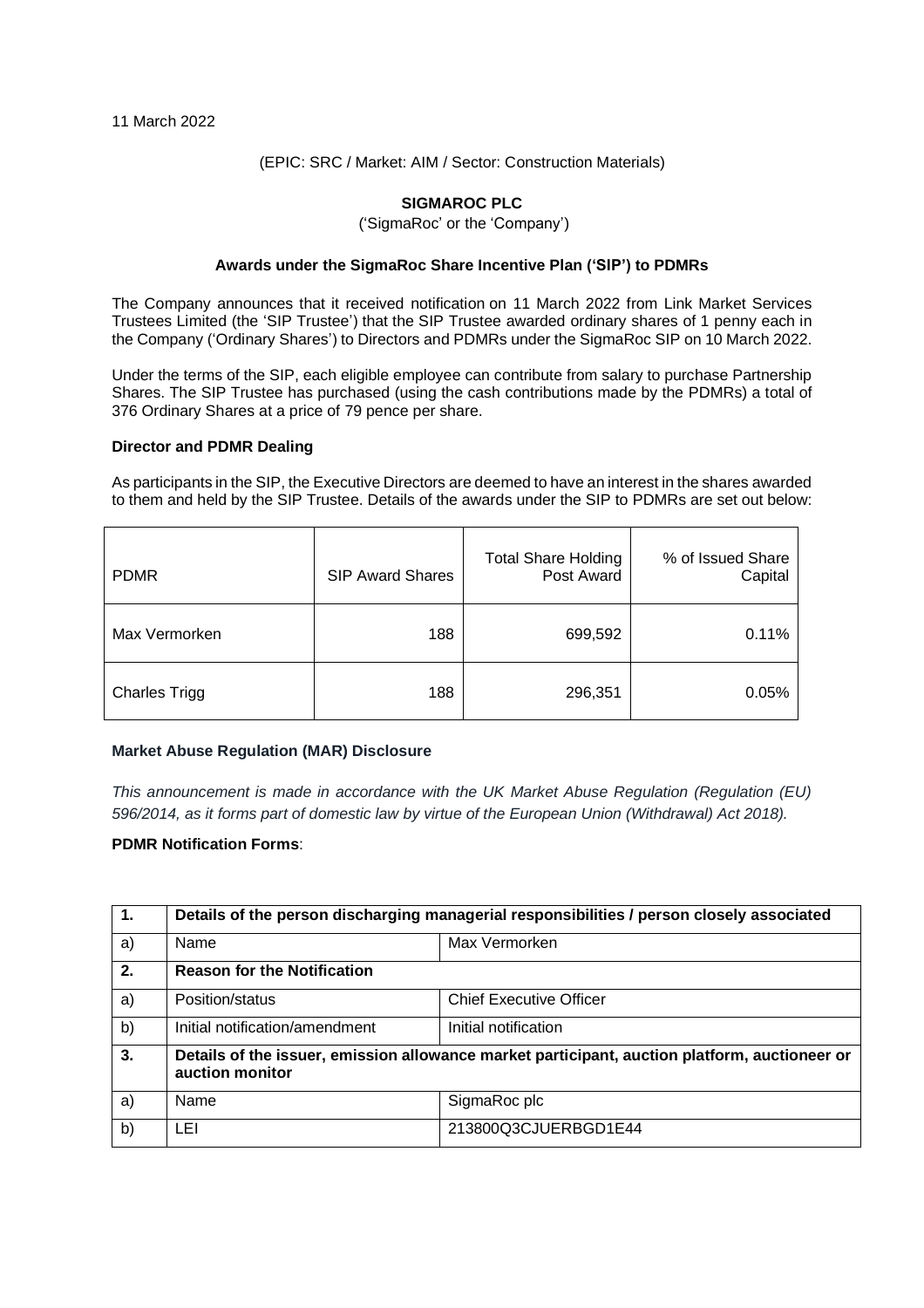| 4.           | Details of the transaction(s): section to be repeated for (i) each type of instrument; (ii) each<br>type of transaction; (iii) each date; and (iv)each place where transactions have been<br>conducted |                                 |           |
|--------------|--------------------------------------------------------------------------------------------------------------------------------------------------------------------------------------------------------|---------------------------------|-----------|
| a)           | Financial<br>of l<br>Description<br>the<br>instrument, type of instrument                                                                                                                              | Ordinary Shares of 1 penny each |           |
|              | Identification code                                                                                                                                                                                    | GB00BYX5K988                    |           |
| b)           | Nature of the Transaction                                                                                                                                                                              | Purchase                        |           |
| $\mathbf{C}$ | Price(s) and volume(s)                                                                                                                                                                                 | Price(s)                        | Volume(s) |
|              |                                                                                                                                                                                                        | 79 pence                        | 188       |
| $\mathsf{d}$ | Aggregated information                                                                                                                                                                                 | N/A (Single transaction)        |           |
|              | Aggregated volume Price                                                                                                                                                                                |                                 |           |
| e)           | Date of the transaction                                                                                                                                                                                | 10 March 2022                   |           |
| f)           | Place of the transaction                                                                                                                                                                               | AIM (LSE)                       |           |

| 1. | Details of the person discharging managerial responsibilities / person closely associated                                                                                                              |                                 |           |  |
|----|--------------------------------------------------------------------------------------------------------------------------------------------------------------------------------------------------------|---------------------------------|-----------|--|
| a) | Name                                                                                                                                                                                                   | <b>Charles Trigg</b>            |           |  |
| 2. | <b>Reason for the Notification</b>                                                                                                                                                                     |                                 |           |  |
| a) | Position/status                                                                                                                                                                                        | <b>Chief Technical Officer</b>  |           |  |
| b) | Initial notification/amendment                                                                                                                                                                         | Initial notification            |           |  |
| 3. | Details of the issuer, emission allowance market participant, auction platform, auctioneer or<br>auction monitor                                                                                       |                                 |           |  |
| a) | Name                                                                                                                                                                                                   | SigmaRoc plc                    |           |  |
| b) | LEI                                                                                                                                                                                                    | 213800Q3CJUERBGD1E44            |           |  |
| 4. | Details of the transaction(s): section to be repeated for (i) each type of instrument; (ii) each<br>type of transaction; (iii) each date; and (iv)each place where transactions have been<br>conducted |                                 |           |  |
| a) | of<br>Financial<br>Description<br>the<br>instrument, type of instrument                                                                                                                                | Ordinary Shares of 1 penny each |           |  |
|    | <b>Identification code</b>                                                                                                                                                                             | GB00BYX5K988                    |           |  |
| b) | Nature of the Transaction                                                                                                                                                                              | Purchase                        |           |  |
| c) | Price(s) and volume(s)                                                                                                                                                                                 | Price(s)                        | Volume(s) |  |
|    |                                                                                                                                                                                                        | 79 pence                        | 188       |  |
| d) | Aggregated information                                                                                                                                                                                 | N/A (Single transaction)        |           |  |
|    | Aggregated volume Price                                                                                                                                                                                |                                 |           |  |
| e) | Date of the transaction                                                                                                                                                                                | 10 March 2022                   |           |  |
| f) | Place of the transaction                                                                                                                                                                               | AIM (LSE)                       |           |  |

Information on the Company is available on its website, [www.sigmaroc.com.](http://www.sigmaroc.com/)